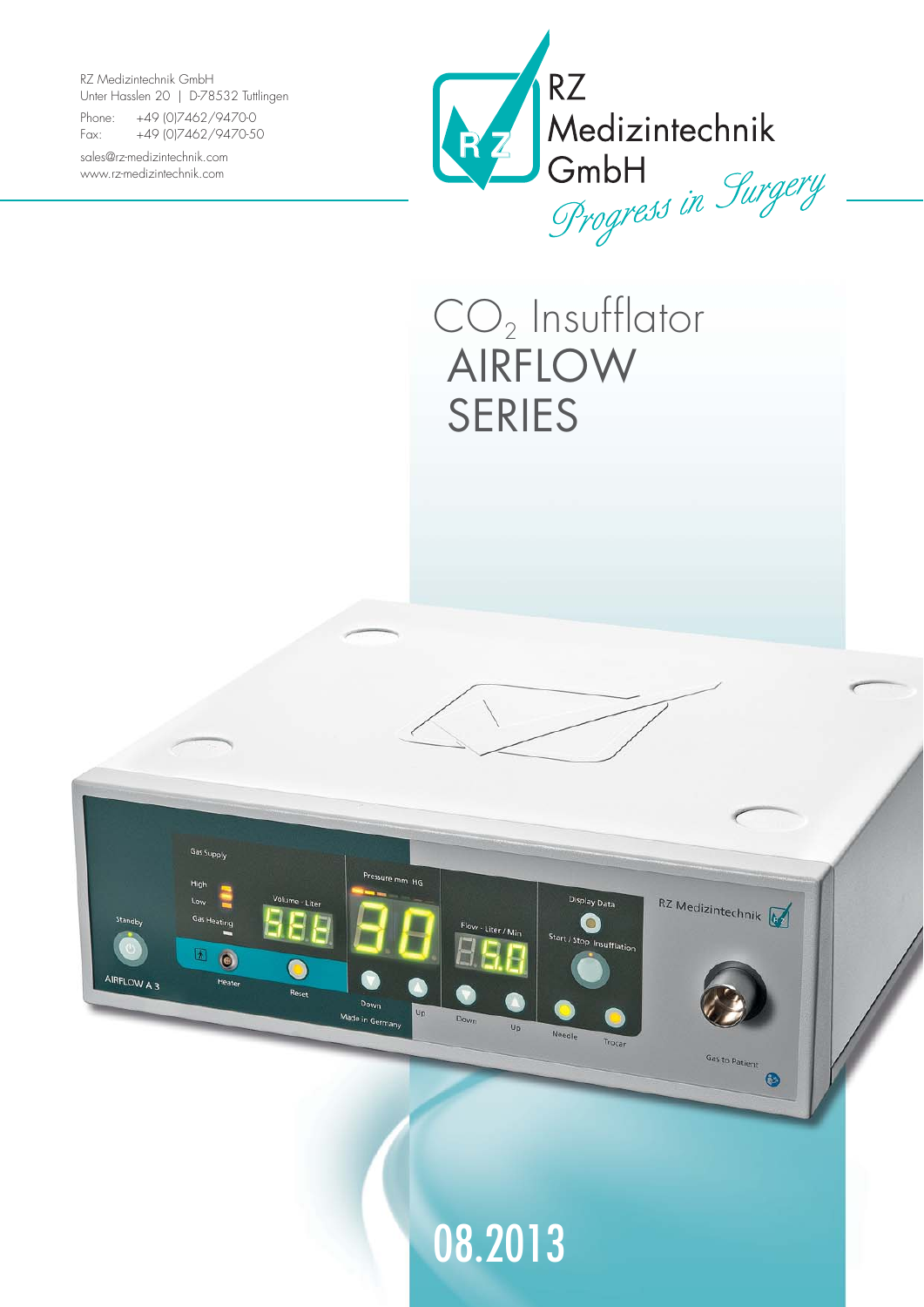## AIRFLOW SERIES CO<sub>2</sub> INSUFFLATORS Set includes:

The new AIRFLOW Series increase efficiency and safety considerably. Use either gas bottles or central gas supply. Choose your unit with gasflow power up to 45L/min and with or without an advanced, autoclavable and efficient heating system. All units display needed values easily observable. No disruption between gasflow and pressure reading phases thanks to newest technology in  $CO<sub>2</sub>$  Insufflation. An automatic self-check after switching on ensures the perfect function of all system components. Contamination of the gas way is eleminated by the included sterile filter.





300-902-007

Wrench Set (SW30/SW14) 300-902-006

CO<sub>2</sub> High Pressure Tube

300-902-003

Standard Silicone Tube 300-902-005





Silicone Tube (only Heater-Version) 300-902-004



Gas heater with tube (only Heater-Version) 300-902-001